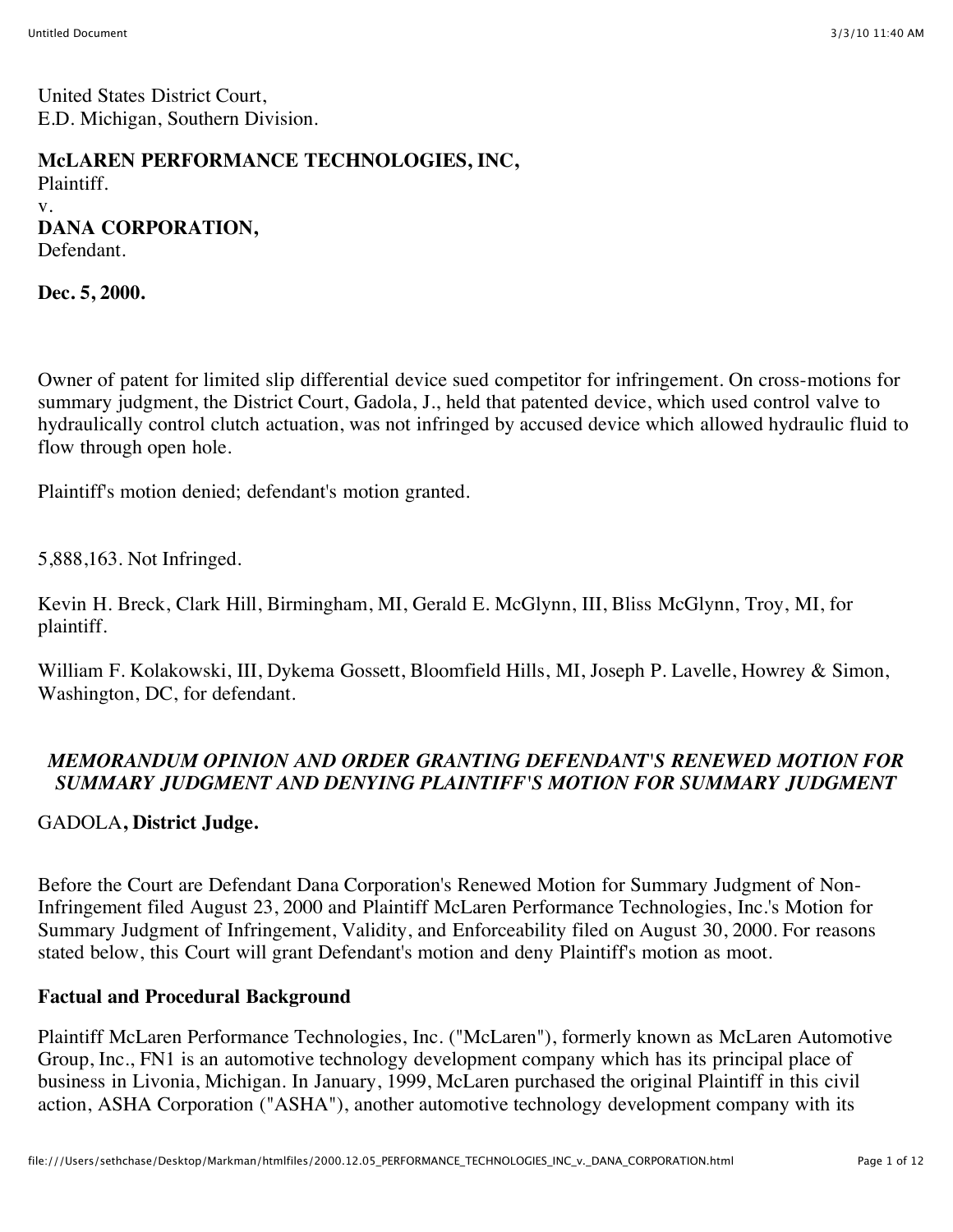principal place of business in Santa Barbara, California.

FN1. The Court will modify the caption to show that the proper Plaintiff is McLaren Performance Technologies, Inc. rather than McLaren Automotive Group, Inc., pursuant to the agreement of the parties.

ASHA was the assignee of U.S. Patent No. 5,888,163 (the " '163 Patent"), the patent at issue in this civil action. The '163 Patent, entitled "Hydraulic Coupling for Vehicle Drivetrain," issued on March 30, 1999 to inventors Theodore E. Shaffer and Murat N. Okcuoglu. It appears that the '163 Patent now is owned by McLaren.

Defendant Dana Corporation ("Dana"), is a manufacturer and supplier of axle, transmission, and related components for trucks and automobiles, with its headquarters in Toledo, Ohio. In particular, Dana manufactures a limited slip differential known as the "Hydra-Lok." In general, a differential is a device that permits wheels on the same axle to spin at different rates. A standard differential may impair a vehicle's mobility, however, when one wheel is on a slippery surface, such as ice, while the other is on a non-slippery surface, such as dry pavement. A limited slip differential was invented to transfer power from a wheel that is slipping to the wheel with better traction. ( *See* Def. Ex. 6 (Yoshioka Decl.) para.para. 11-14; Pl. Br. at 2.)

On September 9, 1998, Plaintiff filed a Complaint in the United States District Court for the Eastern District of Michigan, alleging breach of contract (Count I), unjust enrichment (Count II), and common law fraud (Count III). On September 30, 1998, Defendant filed a motion to dismiss Counts II and III. On October 21, 1998, Plaintiff filed its Amended Complaint, alleging only breach of contract (Count I) and unjust enrichment (Count II); Plaintiff dropped its claim for common law fraud (Count III). On December 10, 1998, pursuant to Defendant's motion, this Court dismissed Count II for failure to state a claim upon which relief can be granted.

On April 6, 1999, Plaintiff filed a Complaint in the United States District Court for the Central District of California, alleging that Defendant's Hydra-Lok infringed the '163 Patent. That civil action was transferred to this Court in July, 1999 (case no. 99-40397) and later consolidated with the original civil action before this Court (case no. 98-40318) for purposes of discovery and trial.

Therefore, the two claims for relief that remain before this Court are Plaintiff's claims for breach of contract and infringement of the '163 Patent.

On February 11, 2000, Defendant filed a Motion for Summary Judgment of Non-Infringement. On June 26, 2000, this Court denied that motion without prejudice pursuant to its general policy that motions for summary judgment will not be considered until after the close of discovery. *See, e.g.,* Helwig v. Kelsey-Hayes Co., 907 F.Supp. 253, 255 (E.D.Mich.1995). This Court also permitted Defendant to renew its motion following the close of discovery.

Discovery closed on August 4, 2000. On August 23, 2000, Defendant renewed its motion for summary judgment. On September 25, 2000, Plaintiff filed its own motion for summary judgment, in effect agreeing that there are no genuine issues as to material facts but that summary judgment should be granted in its favor. Both of these motions concern only Plaintiff's claim that Defendant's Hydra-Lok device infringed the '163 Patent.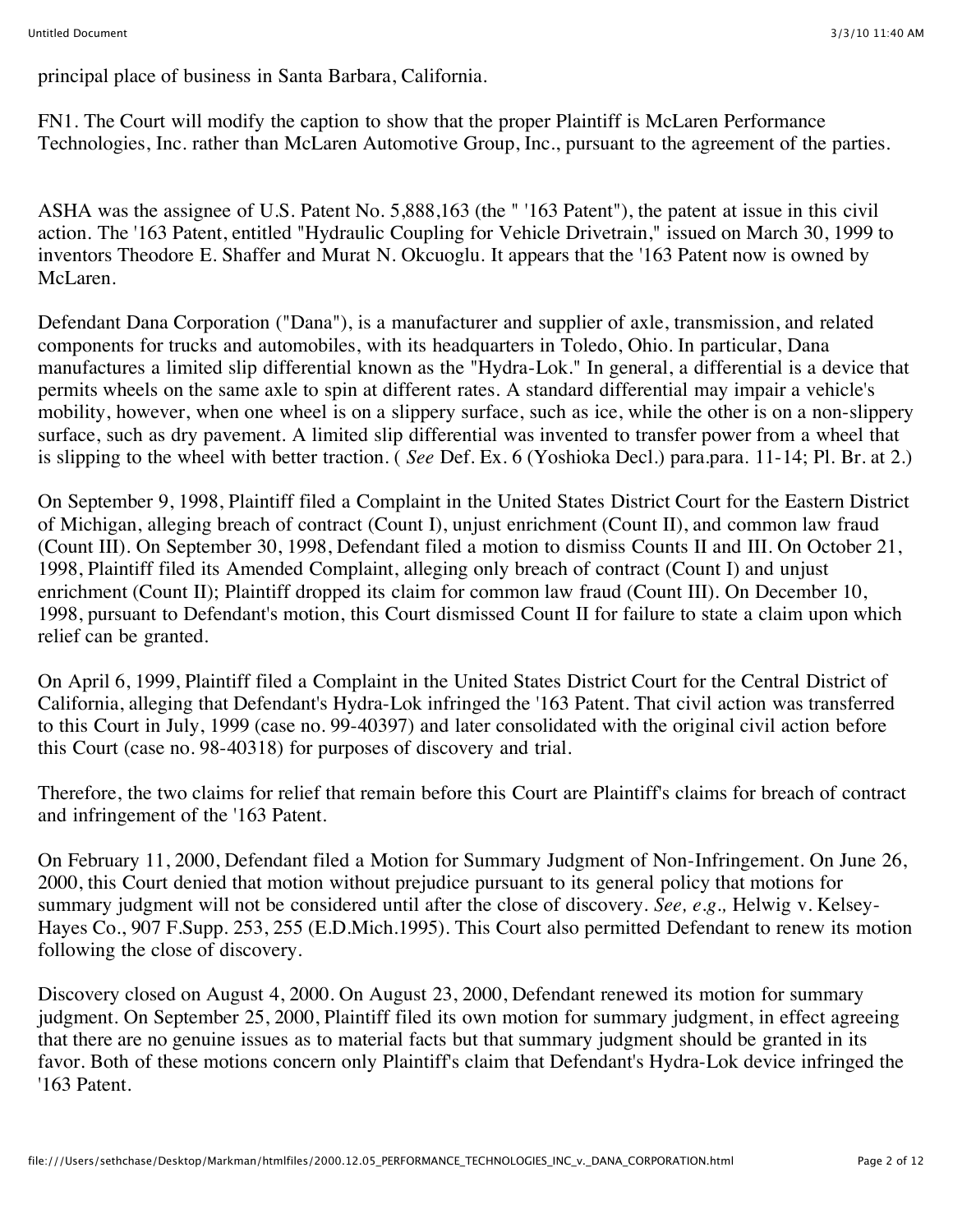### **Discussion**

### **1. Standard for summary judgment**

Rule 56 of the Federal Rules of Civil Procedure provides that summary judgment "shall be rendered forthwith if the pleadings, depositions, answers to interrogatories, and admissions on file, together with the affidavits, if any, show that there is no genuine issue as to any material fact and that the moving party is entitled to judgment as a matter of law." Fed.R.Civ.P. 56(c). Summary judgment is appropriate where the moving party demonstrates that there is no genuine issue of material fact as to the existence of an essential element of the nonmoving party's case on which the nonmoving party would bear the burden of proof at trial. Celotex Corp. v. Catrett, 477 U.S. 317, 322, 106 S.Ct. 2548, 91 L.Ed.2d 265 (1986).

In considering a motion for summary judgment, the moving party has the burden of showing conclusively that no genuine issue of material fact exists, and the Court must view the facts and draw all reasonable inferences therefrom in a light most favorable to the nonmoving party. *See* SRI International v. Matsushita Electric Corp., 775 F.2d 1107, 1116 (Fed.Cir.1985).

A fact is "material" for purposes of summary judgment where proof of that fact would have the effect of establishing or refuting an essential element of the cause of action or a defense advanced by the parties. *See* Kendall v. Hoover Co., 751 F.2d 171, 174 (6th Cir.1984). A dispute over a material fact is genuine "if the evidence is such that a reasonable jury could return a verdict for the nonmoving party." Anderson v. Liberty Lobby, Inc., 477 U.S. 242, 248, 106 S.Ct. 2505, 91 L.Ed.2d 202 (1986). Accordingly, where a reasonable jury could not find that the nonmoving party is entitled to a verdict, there is no genuine issue for trial and summary judgment is appropriate. *See id.*

Once the moving party carries its initial burden of demonstrating that no genuine issues of material fact is in dispute, the burden shifts to the nonmoving party to present specific facts to prove that there is a genuine issue for trial. To create a genuine issue of material fact, the nonmoving party must present more than just some evidence of a disputed issue. As the United States Supreme Court has stated:

[T]here is no issue for trial unless there is sufficient evidence favoring the nonmoving party for a jury to return a verdict for that party. If the [nonmoving party's] evidence is merely colorable, or is not significantly probative, summary judgment may be granted.

Anderson, 477 U.S. at 249-50, 106 S.Ct. 2505 (citations omitted); *see* Celotex, 477 U.S. at 322-23, 106 S.Ct. 2548; Matsushita Electric Industrial Co., Ltd. v. Zenith Radio Corp., 475 U.S. 574, 586-87, 106 S.Ct. 1348, 89 L.Ed.2d 538 (1986). Consequently, the nonmoving party must do more than raise some doubt as to the existence of a fact; the nonmoving party must produce evidence that would be sufficient to require submission of the issue to the jury. Lucas v. Leaseway Multi Transportation Service, Inc., 738 F.Supp. 214, 217 (E.D.Mich.1990). "The mere existence of a scintilla of evidence in support of the plaintiff's position will be insufficient; there must be evidence on which the jury could reasonably find for the plaintiff." Anderson, 477 U.S. at 252, 106 S.Ct. 2505.

## **2. Analysis**

Infringement of a U.S. patent occurs when a person or entity, without authority of the patentee, makes, uses, offers to sell or sells the patented invention within the United States, or imports the patented invention into the United States. 35 U.S.C. s. 271(a); *see* Renishaw v. Marposs Societa' Per Azioni, 974 F.Supp. 1056,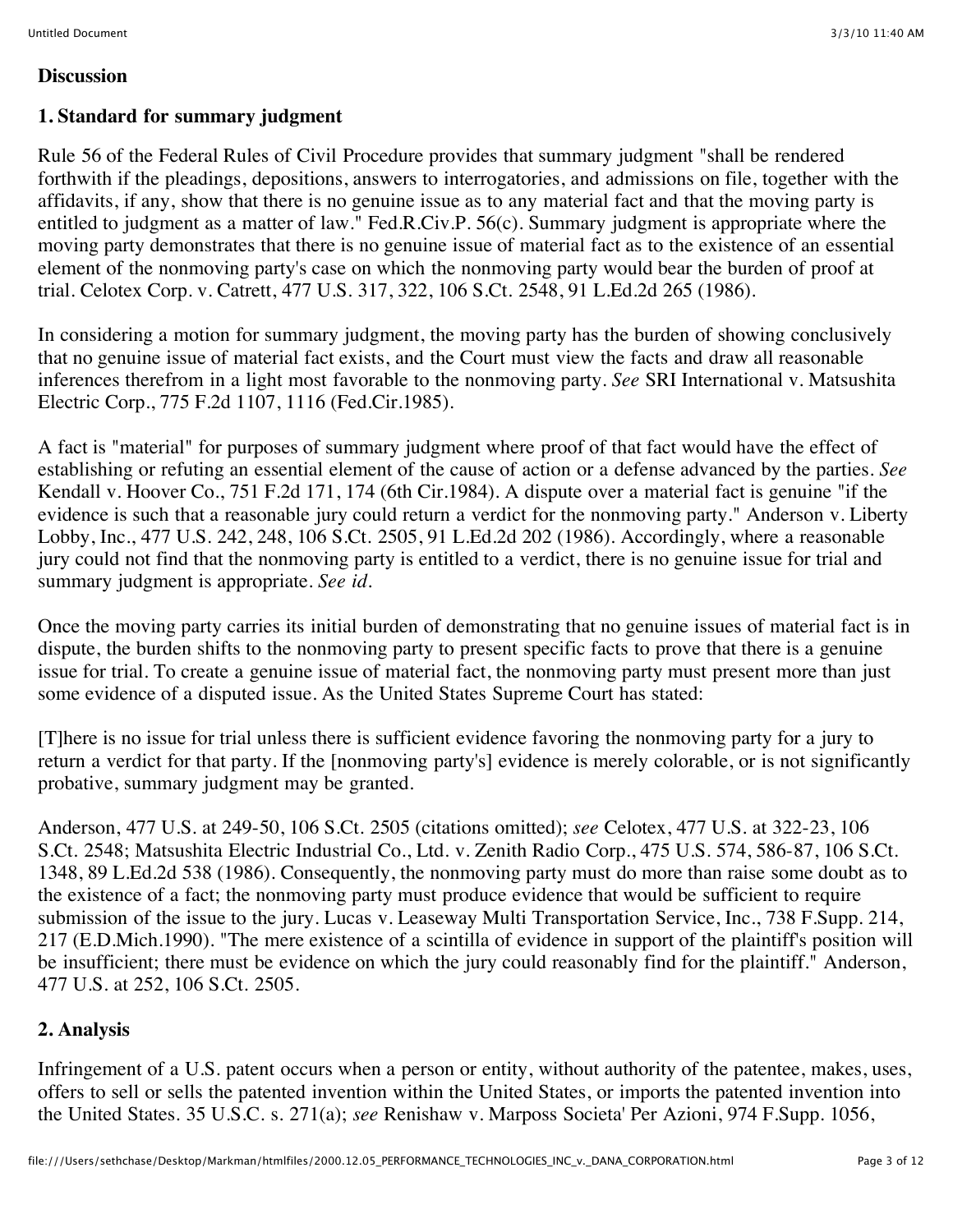1081 (E.D.Mich.1997) (Gadola, J.), *aff'd,* 158 F.3d 1243 (Fed.Cir.1998).

Determining patent infringement is a two-step process of (1) claim construction and (2) claim comparison. *See* Renishaw, 974 F.Supp. at 1081. In the first step, the Court must construe the meaning and scope of the disputed claim language. This step is considered to be a question of law, *see, e.g.,* Markman v. Westview Instruments, Inc., 52 F.3d 967, 979 (Fed.Cir.1995), and, therefore, is well suited for summary judgment. In the second step, the Court must compare the properly construed claims with the accused product to determine whether the patent has been infringed either literally or under the doctrine of equivalents. *See* Charles Greiner & Co. v. Mari-Med Mfg., Inc., 962 F.2d 1031, 1034 (Fed.Cir.1992); ZMI Corp. v. Cardiac Resuscitator Corp., 844 F.2d 1576, 1578 (Fed.Cir.1988).

## **a. Claim construction**

[1] In the claim construction step, the Court must consider three kinds of intrinsic evidence: (1) the patent claims, (2) the patent specification, and (3) the prosecution history, if it is in evidence. *See, e.g.,* Vitronics Corp. v. Conceptronic, Inc., 90 F.3d 1576, 1582 (Fed.Cir.1996); Markman, 52 F.3d at 979.

[2] First, in construing the language of the **patent claims,** the Court must give the words their "ordinary and customary meaning" unless the patentee has given the terms special definitions as "clearly stated in the patent specification or file history." Vitronics Corp., 90 F.3d at 1582.

[3] [4] [5] [6] Second, the **patent specification** is the written description of the invention and "may act as a sort of dictionary, which explains the invention and may define terms used in the claims." Markman, 52 F.3d at 979; *see* Vitronics Corp., 90 F.3d at 1582. The patent specification is the single best guide to the meaning of a claim. Vitronics Corp., 90 F.3d at 1582. It is usually dispositive. *Id.* What is patented is not limited to the examples described in the specification, but rather is defined by the words in the claims. Specialty Composites v. Cabot Corp., 845 F.2d 981, 987 (Fed.Cir.1988). A claim construction should include the preferred embodiment set forth in the patent specification, *see* Hoechst Celanese Corp. v. BP Chemicals Ltd., 78 F.3d 1575, 1581 (Fed.Cir.1996), although the preferred embodiment does not necessarily limit the scope of a claim, *see* Transmatic, Inc. v. Gulton, Industries, Inc., 53 F.3d 1270, 1277 (Fed.Cir.1995).

[7] Third, the **prosecution history,** if in evidence, "limits the interpretation of claim terms so as to exclude any interpretation that was disclaimed during prosecution," Southwall Technologies, Inc. v. Cardinal IG Co., 54 F.3d 1570, 1576 (Fed.Cir.1995), but it may not "enlarge, diminish, or vary the limitations in the claim." Markman, 52 F.3d at 980 (quotation omitted).

[8] [9] [10] If the meaning and scope of a claim is clear after considering the language of the patent claims, the patent specification, and the prosecution history, then the Court should not consider any extrinsic evidence. *See* Vitronics Corp., 90 F.3d at 1583. If, however, the meaning and scope of a claim remains unclear, then the Court may consider extrinsic evidence "including expert and inventor testimony, dictionaries, and learned treatises." Markman, 52 F.3d at 980. Extrinsic evidence is to be used to aid in the court's understanding of the patent, not for the purpose of varying or contradicting the terms of the claims. *See id.* at 981; Vitronics, 90 F.3d at 1583-84.

## **i. Patent claims**

The parties have not identified a particular claim or claims of the '163 Patent that Defendant is alleged to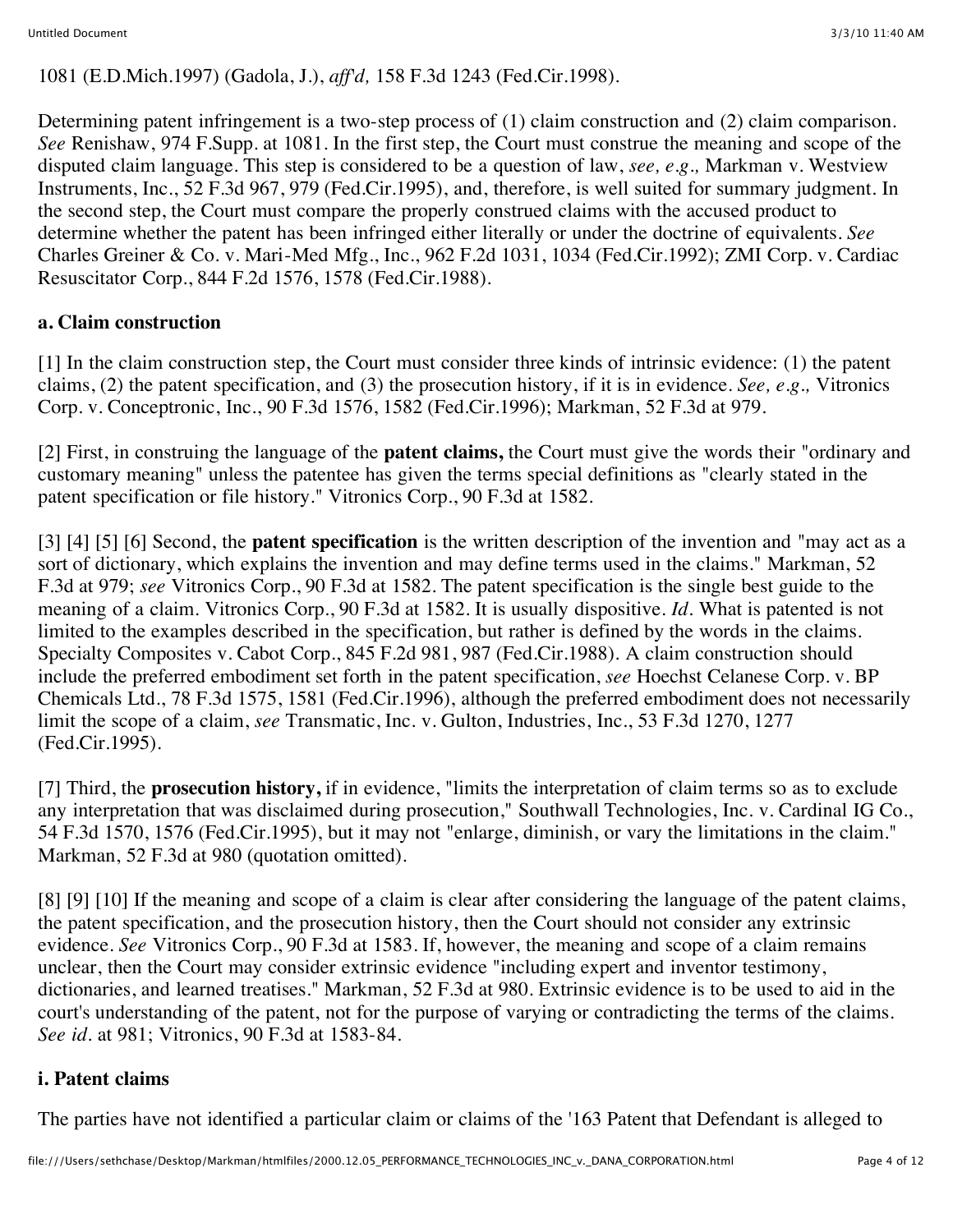have infringed. Nevertheless, Defendant asserts that the accused device is lacking one of the elements that is present in each of the claims, namely a "control valve." The '163 Patent claims reads, in relevant part, as follows:

1. A hydraulic coupling for use in a vehicle drivetrain ... comprising ... *a control valve that is opened and closed to control actuation of the clutch,* said control valve including a main passage and also including a bleed passage through which the pumped hydraulic fluid flows when the control valve is closed, and the bleed passage being cleaned when the control valve is opened.

2. A hydraulic coupling for use in a vehicle drivetrain ... coupling comprising ... *a control valve that is opened and closed to control actuation of the clutch,* said control valve including a main passage extending through the piston and also including a bleed passage through which the pumped hydraulic fluid flows when the control valve is closed, and the bleed passage being cleaned when the control valve is opened.

3. A hydraulic coupling for use in a vehicle drivetrain ... comprising ... *a control valve that is opened and closed to control actuation of the clutch,* said control valve including a main passage and also including a bleed passage through which the pumped hydraulic fluid flows when the control valve is closed, and the bleed passage being cleaned when the control valve is opened.

4. A hydraulic coupling for use in a vehicle drivetrain ... comprising ... *a control valve that is opened and closed to control actuation of the clutch,* said control valve including a main passage extending through the piston and also including a bleed passage through which the pumped hydraulic fluid flows when the control valve is closed, and the bleed passage being cleaned when the control valve is opened.

5. A hydraulic coupling for use in a vehicle drivetrain differential ... comprising ... *a control valve that is opened and closed to control actuation of the clutch,* said control valve including a main passage and also including a bleed passage through which the pumped hydraulic fluid flows when the control valve is closed, and the bleed passage being cleaned when the control valve is opened.

6. A hydraulic coupling for use in a vehicle drivetrain differential ... comprising ... *a control valve that is opened and closed to control actuation of the clutch,* said control valve including a main passage extending through the piston and also including a bleed passage through which the pumped hydraulic fluid flows when the control valve is closed, and the bleed passage being cleaned when the control valve is opened.

('163 Patent, column 14, line 32 to column 16, line 57 (emphasis added).)

[11] In short, at the very least, the '163 Patent claims disclose a control valve (80) that opens and closes such that when the control valve is closed hydraulic fluid flows through the bleed passage (96), and when the control valve is opened the bleed passage is cleaned. Furthermore, the opening and closing of the control valve is what controls the actuation of the clutch. The ordinary and customary meaning of "valve" is some sort of device or mechanism that controls or regulates the flow of fluid, and is something more than a mere hole, port, groove, or channel.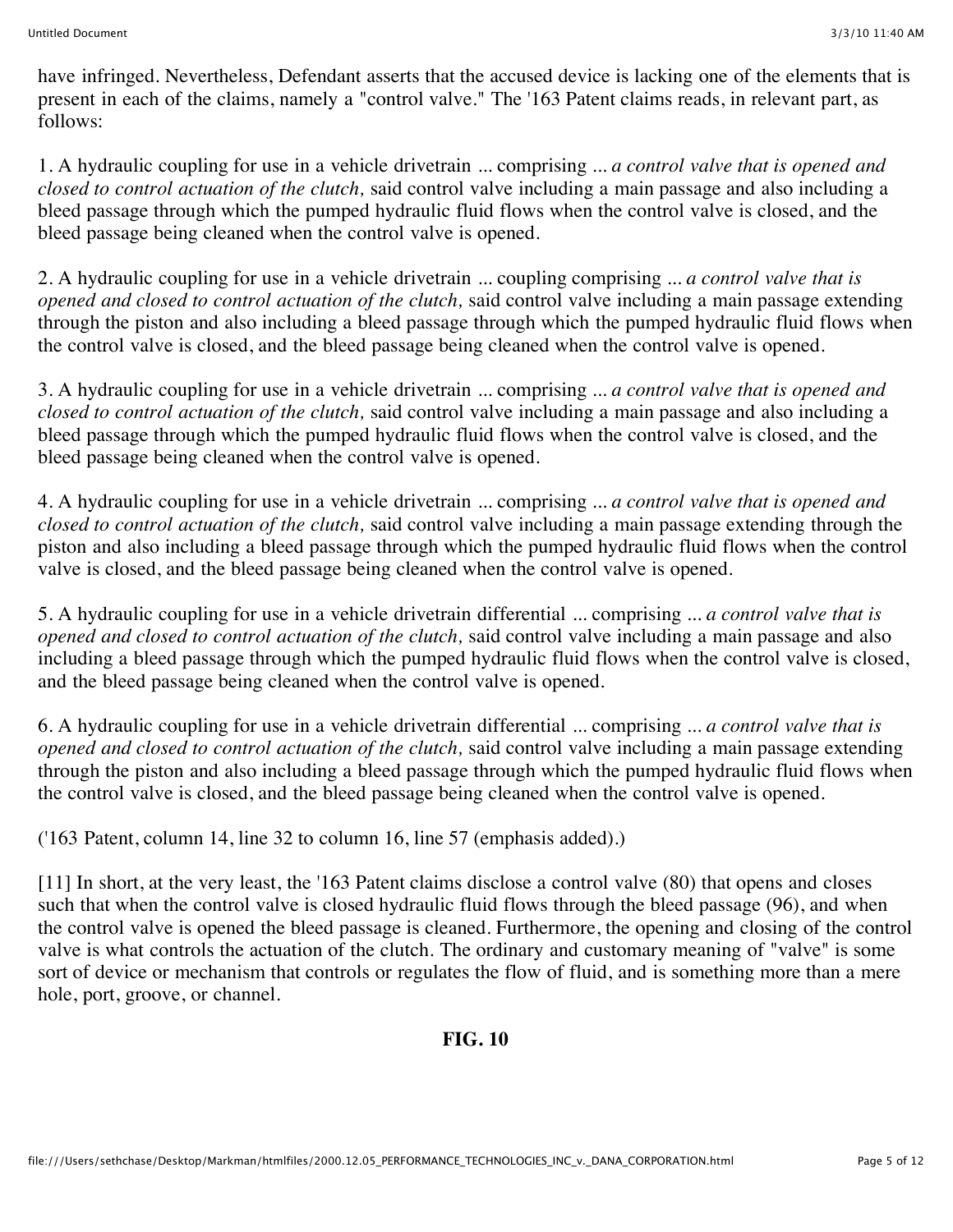

 $('163$  Patent, fig.  $11.)$ 

#### **FIG. 11**

#### **ii. Patent specification**

The patent specification describes what is disclosed by the '163 Patent claims:

*An object of the present invention is to provide an improved control valve* for use in controlling rotative coupling of a pair of rotary members of a vehicle drivetrain.

In carrying out the above object, *the control valve includes a valve element and a port through which pressurized hydraulic fluid selectively flows* to control the coupling of the pair of rotary members. The port includes a main passage and a bleed passage that is communicated with the main passage. *The valve element of the control valve is mounted for movement between an open position spaced from the main passage of the port and a closed position* where the valve element closes the main passage of the port but permits pressurized hydraulic fluid to bleed through the bleed passage, and the bleed passage upon subsequent movement of the valve element to the open position is cleaned by fluid flow through both passages of the port.

In the *preferred construction,* the control valve has the valve element constructed as an elongated valve element having one portion that is mounted in a spaced relationship to the port and having a distal end that is movable between the open position spaced from the main passage of the port and the closed position that closes the main passage of the port but allows hydraulic fluid to bleed through the bleed passage. *This elongated valve element is preferably constructed from a bimetallic strip* so as to adjust for temperature changes during use.

*The control valve has a valve body including an elongated mounting recess* having one location at which the one portion of the elongated valve element is mounted and having an end at which the main passage of the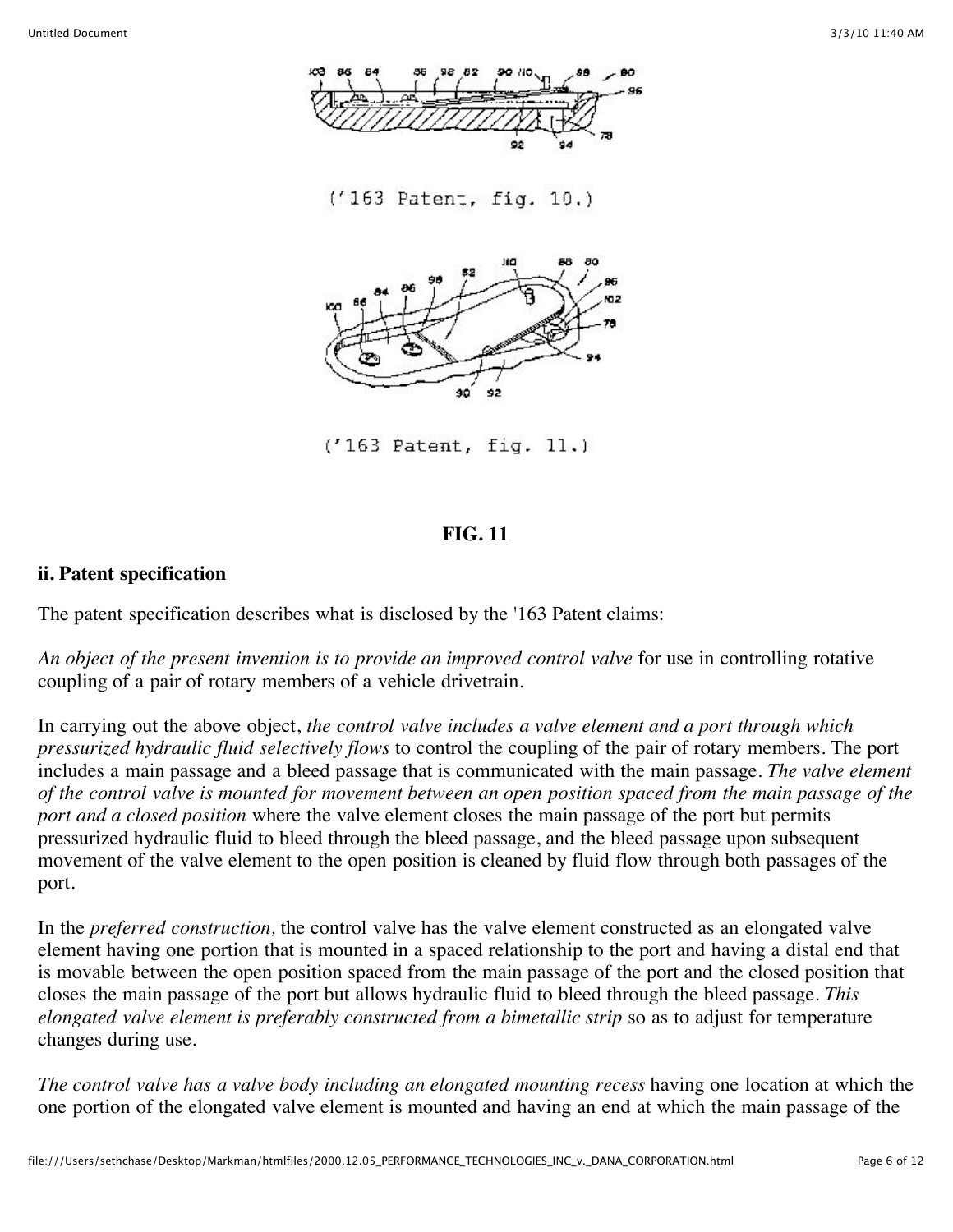port extends through the valve body. In one construction, the valve body defines the main passage of the port and also defines the bleed passage of the port. In another construction, the valve body defines the main passage of the port and the distal end of the valve element defines the bleed passage of the port.

('163 Patent, column 1, line 50 to column 2 line 16.)

Even if the ordinary and customary meaning of "valve" were not sufficiently clear, the patent specification discloses an "improved" control valve (80) composed of a mounted valve element (82) and a valve body that includes an elongated mounting recess (98) and an outlet port (78) which allows pressurized hydraulic fluid to flow through a main passage (94) and a bleed passage (96) as regulated by the opening and closing of the mounted valve element.



 $(163$  Patent, fig.  $21.)$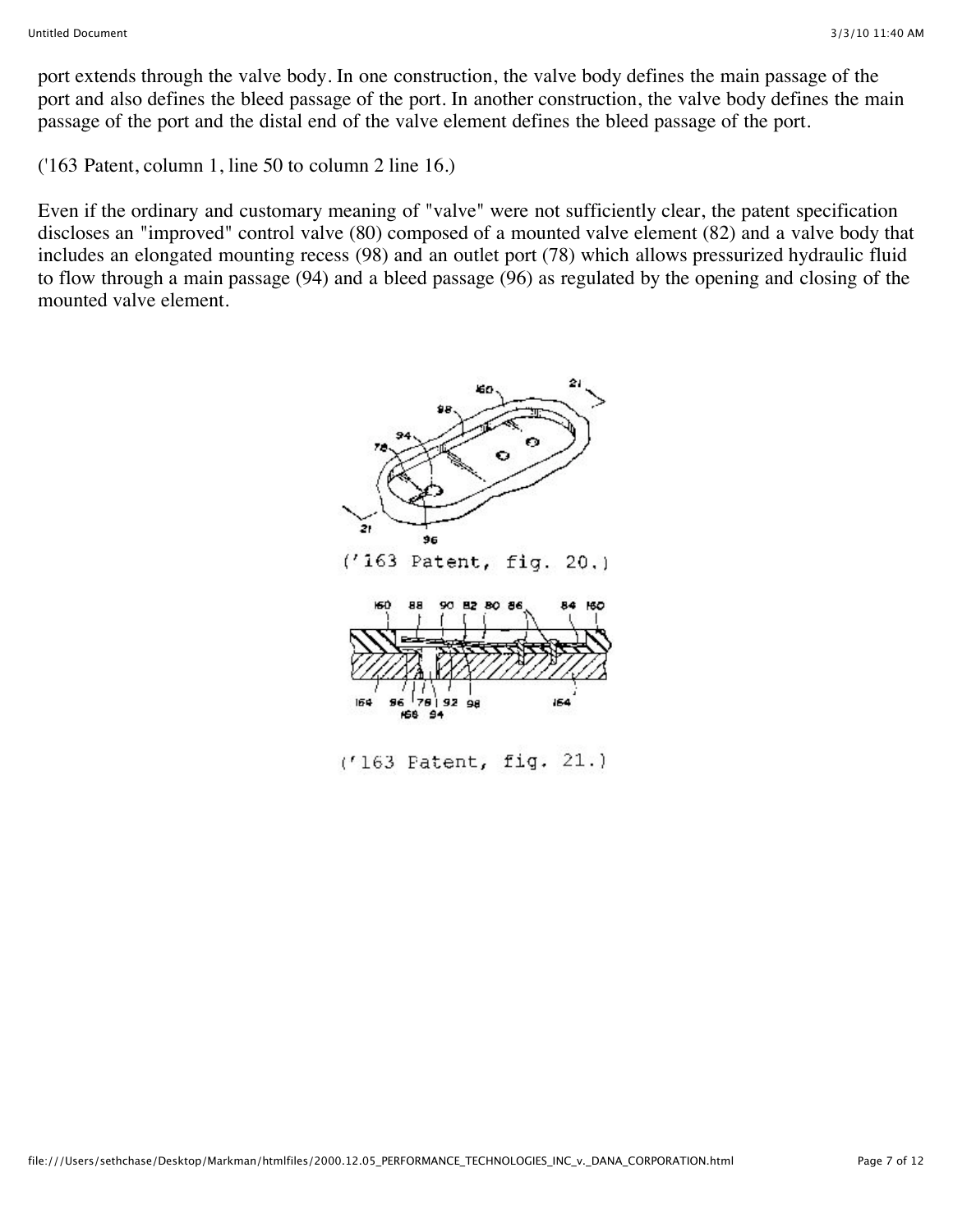

 $('163$  Patent, fig.  $]8.$ 

The preferred embodiment of the mounted valve element is an elongated bimetallic strip, although, as noted above, this preferred embodiment does not necessarily limit the scope of the patent claims. *See* Transmatic, Inc., 53 F.3d at 1277.

### **iii. Prosecution history**

The limited prosecution history submitted by the parties shows that the initial application for the '163 Patent (Application No. 09/025,486) was rejected on June 26, 1998 because the subject matter claimed in the application was fully disclosed by the applicant's prior patent, U.S. Patent No. 5,735,764 (the " '764 Patent"), and related patents. In particular, the patent examiner explained as follows:

Claim 27 is rejected under the judicially created doctrine of double patenting over claim 12 of U.S. Patent No. 5,735,764 since the claims, if allowed, would improperly extend the "right to exclude" already granted in the patent.

The subject matter claimed in the instant application is fully disclosed in the patent and is covered by the patent since the patent and the application are claiming common subject matter, as follows: a hydraulic coupling including a casing, hydraulic pump, a clutch, and a control valve having a bleed passage.

(Def. Ex. 12 at 3.) The patent examiner concluded as follows:

The prior art made of record and not relied upon is considered pertinent to applicant's disclosure. Benjamin ('831) is cited to show valve 10 with bleed passage 50. Filderman ('989) shows a hydraulic coupling have a pump, a clutch, and a control valve. Shaffer et al. ('214) and Shaffer et al. ('764) are patents resulting from parent applications.

( Id. at 4.)

For the '163 Patent to have issued, therefore, inventors Shaffer and Okcuoglu had to design around the prior art identified by the patent examiner. A summary of that prior art is as follows: U.S. Patent No. 4,177,831 (the " '831 Patent") discloses a valve for controlling fluid communication through an opening in a wall and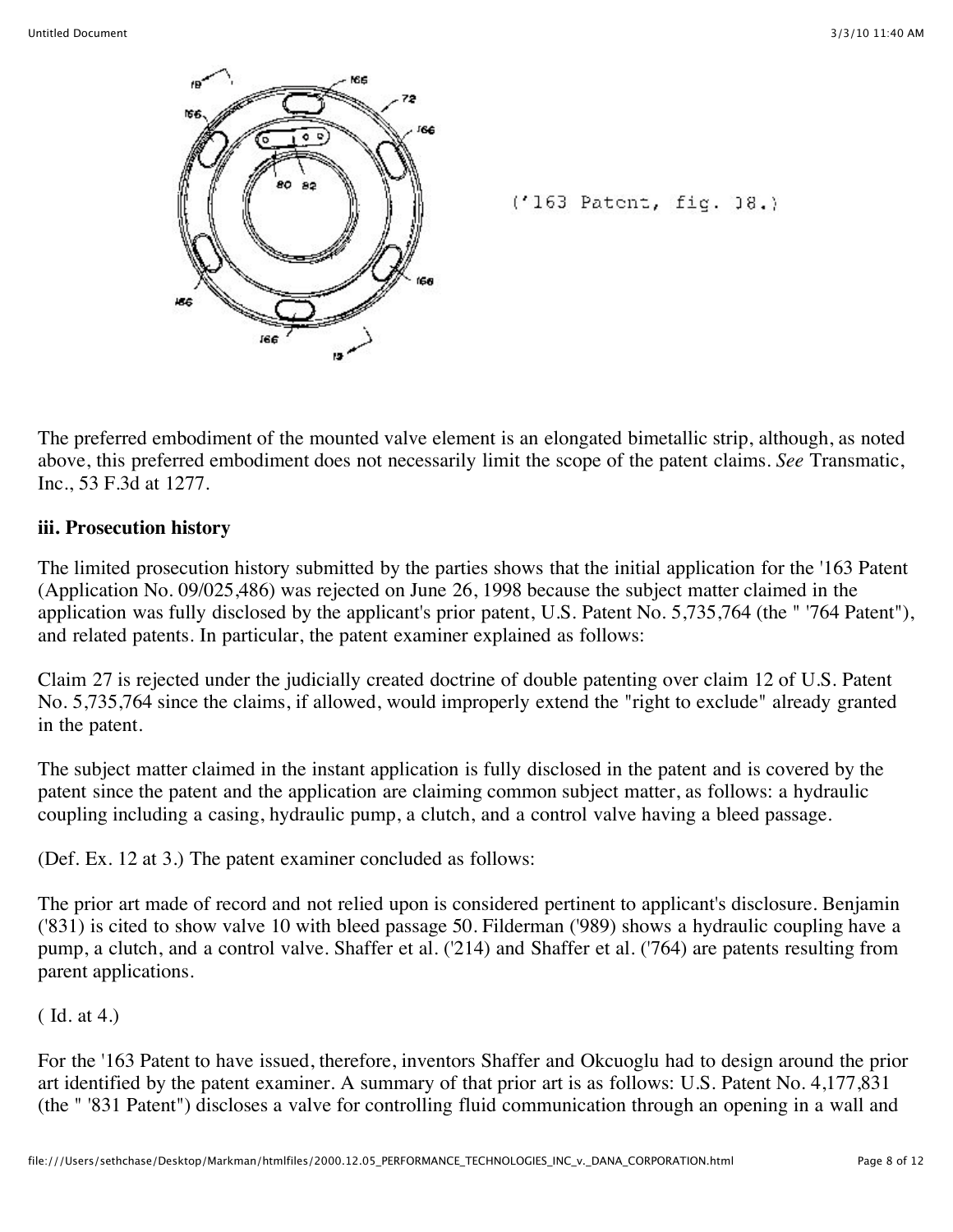allowing communication from one side of the wall to the other but restricting flow in the opposite direction. ( *See* Claim 1 of the '831 Patent.) U.S. Patent No. 4,924,989 (the " '989 Patent") discloses a hydraulic coupling with pump, a clutch, and a control valve. ( *See* Claims 7 & 8 of the '989 Patent.) U.S. Patent No. 5,595,214 (the " '214 Patent"), which issued to inventors Shaffer and Okcuoglu and was assigned to ASHA Corporation, discloses a control valve with a valve element made from a bimetallic strip, and an outlet port composed of a main passage and a bleed passage that is cleaned when the valve element is opened. ( *See* Claim 1 of the '214 Patent.)

Finally, the '764 Patent, which also issued to inventors Shaffer and Okcuoglu and also was assigned to ASHA Corporation, discloses a control valve that includes an elongated valve element made from a bimetallic strip and has an outlet port provided with a main passage and a bleed passage that is cleaned when the valve element is opened. ( *See* Claim 1 of the '764 Patent.) In particular, Claim 12 of the '764 Patent, to which the patent examiner explicitly referred, states, in part, as follows:

A hydraulic coupling for use with a vehicle drivetrain ... comprising ... an inlet port through which hydraulic fluid is pumped into the casing by the hydraulic pump; a clutch including a piston chamber located within the casing and having an actuating piston that is received within the piston chamber ...; the casing including a transfer port through which the pumped hydraulic fluid is fed from the hydraulic pump to the piston chamber; the casing also including an outlet port through which pumped hydraulic fluid flows from the piston chamber; the outlet port including a main passage and a bleed passage; and a control valve including a temperature compensated valve element movable between an open position spaced from the outlet port and a closed position that closes the main passage of the outlet port when the pumped fluid reaches a predetermined pressure ....

(Claim 12 of the '764 Patent.)

While the import of the prior art mentioned in the prosecution history is not entirely clear to the Court-in large part because the parties did not discuss the prosecution history-it does appear that the distinguishing characteristic of the '163 Patent is in the details of the control valve, as stated in the first sentence of the patent specification's "Disclosure of Invention," and not merely in having a control valve.

Because the meaning and scope of the '163 Patent claims are clear in light of the language of the patent claims, the patent specification, and the limited prosecutionhistory, this Court need not consider any extrinsic evidence. *See* Vitronics Corp., 90 F.3d at 1583.

## **b. Claim comparison**

## **i. Literal infringement**

[12] To establish that Defendant's accused product literally infringes the '163 Patent, every limitation of the patent claims must be found in Defendant's accused product. *See* London v. Carson Pirie Scott & Co., 946 F.2d 1534, 1539 (Fed.Cir.1991) ("There can be no infringement as a matter of law if a claim limitation is totally missing from the accused device."). The absence of a single limitation of a claim is sufficient to avoid infringement of that claim. *See* Laitram Corp. v. Rexnord, Inc., 939 F.2d 1533, 1535 (Fed.Cir.1991); Renishaw, 974 F.Supp. at 1081. Each limitation of the claim must be met by the accused device exactly, any deviation from the claim precludes a finding of literal infringement. Lantech, Inc. v. Keip Machine Co., 32 F.3d 542, 547 (Fed.Cir.1994). "[A] literal infringement issue is properly decided upon summary judgment when no genuine issue of material fact exists, in particular, when no reasonable jury could find that every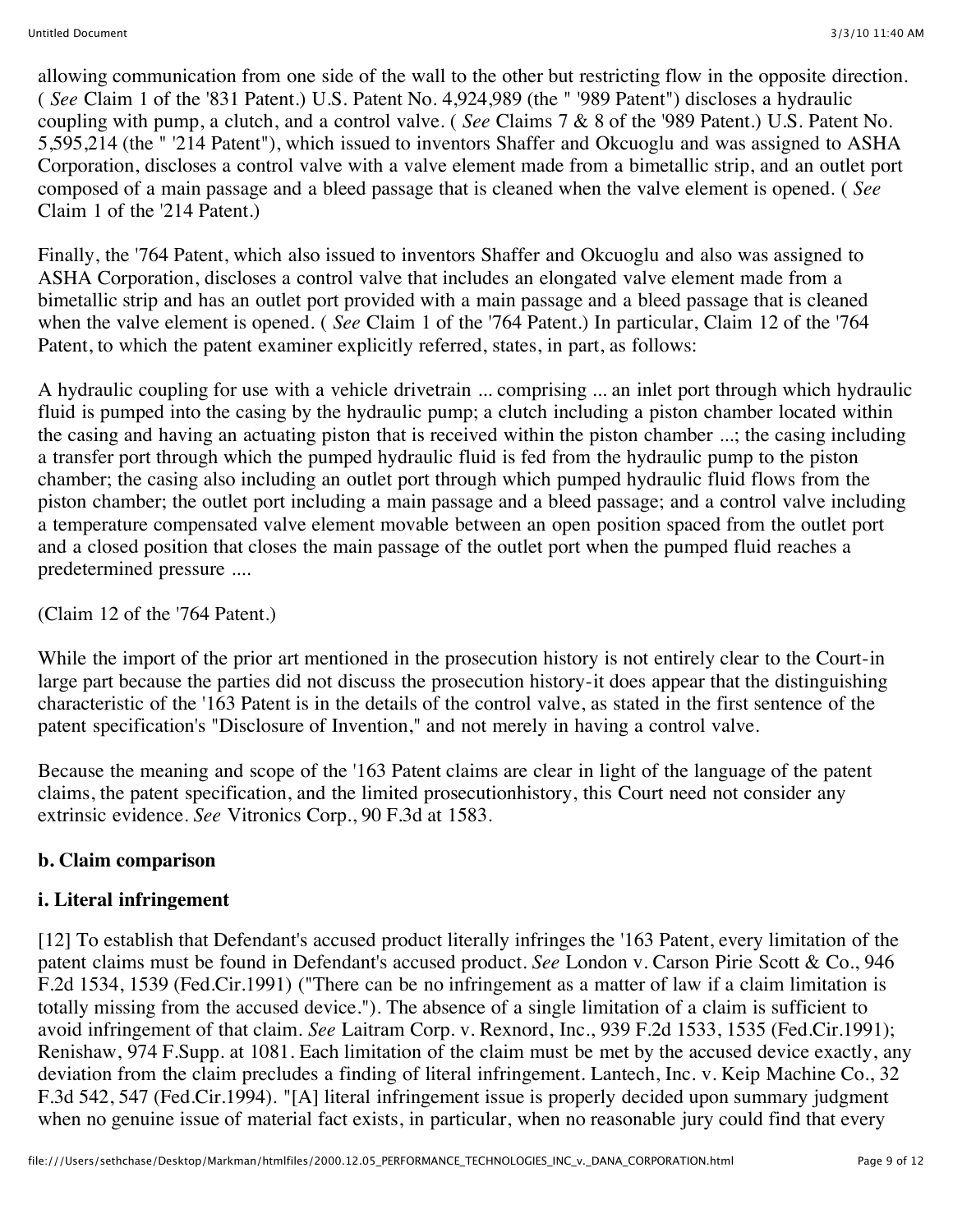limitation recited in the properly construed claim either is or is not found in the accused device." Bai v. L & L Wings, Inc., 160 F.3d 1350, 1353 (Fed.Cir.1998).

In order to determine whether the accused product literally infringes the '163 Patent, the Court must compare the claim construction above with Defendant's accused product, the Hydra-Lok limited slip differential device. Plaintiff asserts that Defendant's Hydra-Lok infringes the '163 Patent because it includes every element of at least one of the patent claims, including a control valve.

[13] Defendant asserts that its product does not have a control valve that is opened and closed to control actuation of the clutch. Rather, the piston in Defendant's Hydra-Lok has a simple hole bored through it and a channel from that hole or "port" through which hydraulic fluid may flow unregulated. Indeed, in the Amended Complaint, Plaintiff states that "Dana made an insubstantial change to the valve construction in the piston *by deleting the bimetallic valve element* and using a crude bored passage through the piston in substitution of the bimetallic valve element." (Am. Compl. at 10, para. 34 (emphasis added).) This Court does not find such a change insubstantial when it comes to the question of literal infringement. Indeed, Defendant eliminated the valve element entirely from the Hydra-Lok.

Plaintiff now emphasizes that Defendant deleted a *bimetallic* valve element-the preferred embodiment of the mounted valve element-but still retained a control valve as disclosed by the '163 Patent because the patent does not specify that the valve element must be bimetallic. Regardless of the material from which the valve element might be made, however, there is no genuine issue as to the fact that there is no valve element in the relevant portion of Defendant's Hydra-Lok. Rather, there is a hole and a groove-a port with a main passage and a bleed passage, in the terms of the '163 Patent's specification-in the Hydra-Lok piston that remain open at all times to allow hydraulic fluid to bleed into the clutch pack. The mounted valve element, however, is missing.

Therefore, this Court concludes that no reasonable jury could find that every limitation recited in the '163 Patent claims is found in the accused product.

## **ii. Doctrine of equivalents**

[14] According to the doctrine of equivalents, "a product or process that does not literally infringe upon the express terms of a patent claim may nonetheless be found to infringe if there is 'equivalence' between the elements of the accused product or process and the claimed elements of the patented invention." Warner-Jenkinson Co. v. Hilton Davis Chemical Co., 520 U.S. 17, 21, 117 S.Ct. 1040, 137 L.Ed.2d 146 (1997). The doctrine of equivalents is intended to prevent someone from making unimportant and insubstantial changes or substitutions to the patented device. *See* Graver Tank and Manufacturing Co. v. Linde Air Products Co., 339 U.S. 605, 607-09, 70 S.Ct. 854, 94 L.Ed. 1097 (1950); Festo Corp. v. Shoketsu Kinzoku Kogyo Kabushiki Co., Ltd., 234 F.3d 558, 564 (Fed.Cir.2000) (en banc). The doctrine of equivalents does not permit the patent claims to be expanded to encompass more than an insubstantial change. *See* Graver Tank, 339 U.S. at 607-09, 70 S.Ct. 854; Perkin-Elmer Corp. v. Westinghouse Electric Corp., 822 F.2d 1528, 1532 (Fed.Cir.1987).

[15] The determination of equivalence "must be applied to individual elements of the claim, not to the invention as a whole," Warner-Jenkinson Co., 520 U.S. at 29, 117 S.Ct. 1040, and "should be applied as an objective inquiry on an element-by-element basis," *id.* at 40, 117 S.Ct. 1040. The Court must focus on individual elements with "a special vigilance against allowing the concept of equivalence to eliminate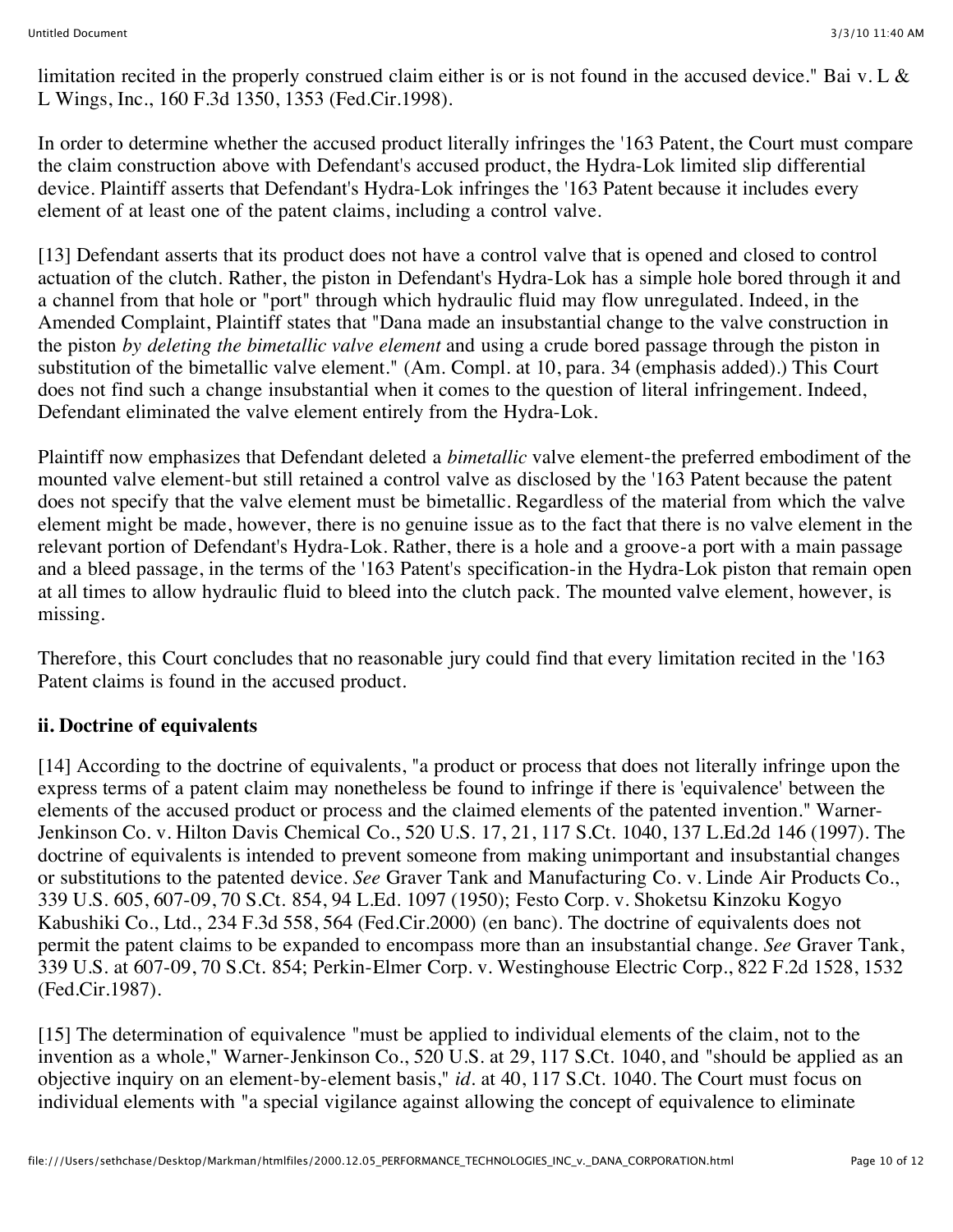completely any such elements." *Id.* "[A]pplication of the doctrine, even as to an individual element, is not allowed such broad play as to effectively eliminate that element in its entirety." *Id.* at 29, 117 S.Ct. 1040. "An analysis of the role played by each element in the context of the specific patent claim will thus inform the inquiry as to whether a substitute element matches the function, way, and result of the claimed element, or whether the substitute element plays a role substantially different from the claimed element." *Id.* at 40, 117 S.Ct. 1040. Thus, whatever approach is used for determining equivalence-e.g., the triple identity or the insubstantial differences approach-it must be "probative of the essential inquiry: Does the accused product or process contain elements identical or equivalent to *each claimed element* of the patented invention?" *Id.* (emphasis added).

[16] Defendant argues that summary judgment should be granted because there is no genuine issue as to a material fact that the valve element of the '163 Patent is missing from the Hydra-Lok. Plaintiff responds by arguing, in effect, that the entire piston itself is a valve element that opens and closes and, therefore, is functionally equivalent to the control valve described in the '163 Patent. This Court finds that Plaintiff's interpretation of the role of the Hydra-Lok piston is too broad an application of the doctrine of equivalents.

First, the Hyrda-Lok piston still is lacking the valve element disclosed in each of the patent claims, so there is nothing to compare element-by-element. As the claims are constructed above, the '163 Patent describes a control valve composed of a mounted valve element and a port through which hydraulic fluid flows. The accused Hydra-Lok product does not have the claimed valve element and, therefore, cannot infringe under the doctrine of equivalents.

Second, even if the requisite elements could be considered present, there is scant evidence that the piston itself moves such that it opens and closes. The only evidence is from one of Plaintiff's expert witnesses who conducted no tests but merely opined that in his experience with similar devices, the Hydra-Lok piston would move approximately 0.002 inches such that the hole or port in the piston opens and closes. ( *See* Def. Ex. 20 (Blackmore Dep.) at 57-58.) As Defendant points out, Plaintiff's expert also stated that this feature would be present in any similar device and would not be unique to the Hydra-Lok device or the device described in the '163 Patent ( *see* id. at 101), a point that is underscored by this effect not being disclosed in the patent ( *see* id. at 66). This mere scintilla of evidence is not sufficient to demonstrate equivalence nor is it enough to withstand summary judgment in Defendant's favor.

### **Conclusion**

For the reasons set forth above, this Court will grant Defendant's Renewed Motion for Summary Judgment of Non-Infringement. The parties' arguments regarding the validity or invalidity of the '163 Patent, Defendant's argument regarding the "on sale bar," and Plaintiff's argument regarding the enforceability of the '163 Patent are, therefore, irrelevant in light of the lack of any genuine issue of as to a material fact as to Hydra-Lok product not infringing the '163 Patent.

Accordingly, this Court being fully advised in the premises,

**IT IS HEREBY ORDERED** that the caption is **MODIFIED** to replace "McLaren Automotive Group, Inc." with "McLaren Performance Technologies, Inc." as the Plaintiff.

**IT IS FURTHER ORDERED** that Defendant's Renewed Motion for Summary Judgment of Non-Infringement [Docket Entry 185] is **GRANTED.**